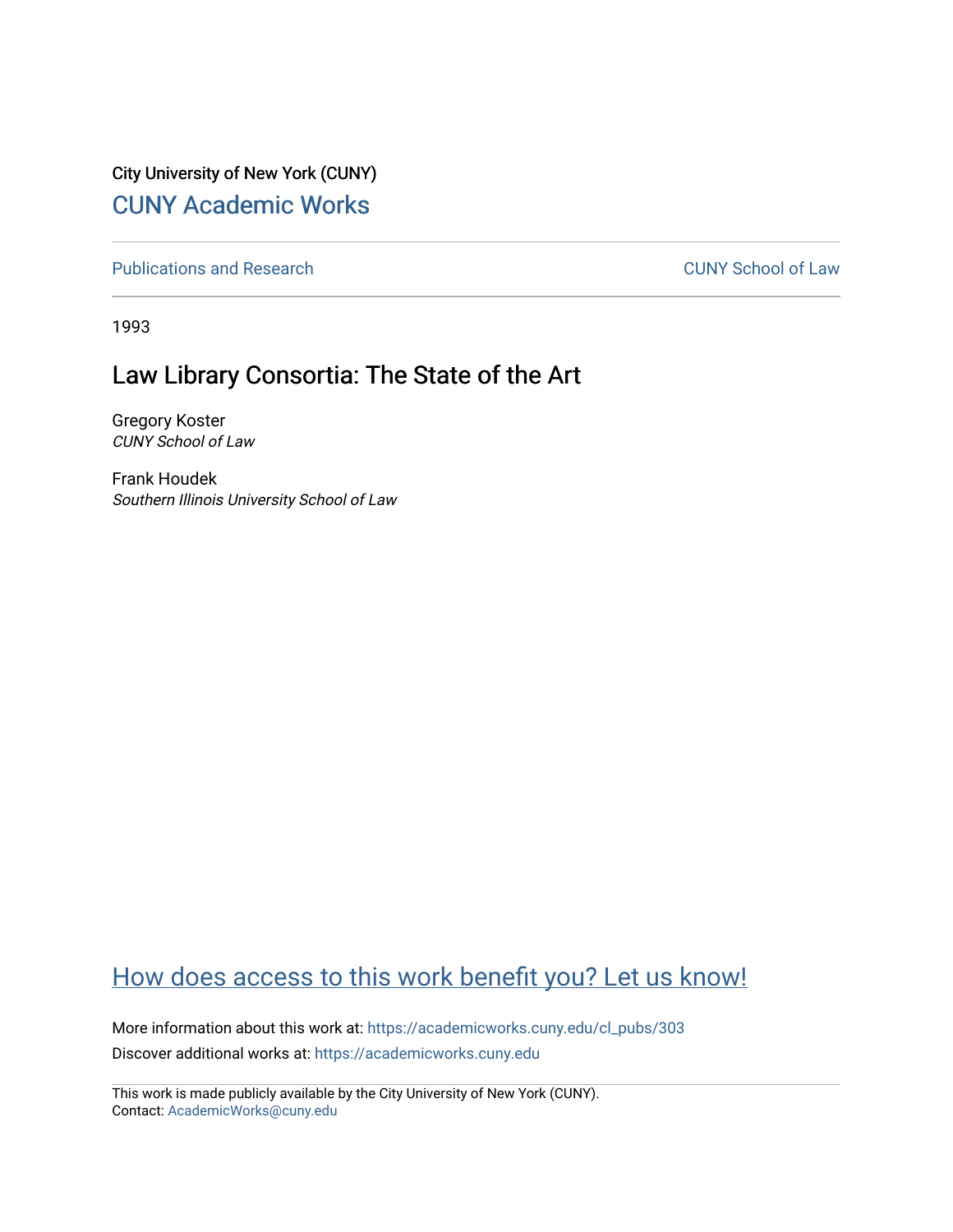## **Introduction to Law Library Consortia: The State of the Art**

## Gregory E. Koster\*\*

Consortia are one of the more promising approaches to the sharing of resources and expertise that have been developed in the library community over the last century or more.<sup>1</sup> Law library consortia run a wide gamut, from informal groups whose "chair" is the rotating host of the next irregularly scheduled meeting to formally incorporated **I.R.C. §** 501(c)(3) organizations with bylaws, dues, and perhaps even a salaried administrator, and from a membership of two or three neighboring law schools to a roster of hundreds of libraries of all types throughout the world.<sup>2</sup>

The Council of Law Library Consortia was created in 1984 when Eileen Searls invited representatives from the fourteen identified law library consortia to an organizational meeting at the American Association of Law Libraries Annual Meeting in San Diego, California.3 Twenty-six librarians representing eleven consortia attended the meeting. Marian Gallagher of the University of Washington School of Law Library, the featured speaker, recounted her experiences with interlibrary cooperation and offered concrete suggestions for successful projects. Topics discussed by the group included the then-new technology of telefacsimile, with a resolution to seek inclusion of library fax numbers in the *AALL Directory and Handbook,* and an experimental teleconference based at Dalhousie University. The major discussion concerned the need for creation of the Council, and a consensus developed that it would serve a worthwhile function as a clearinghouse of information about consortia organization, projects, and finances. The continued operation of the Council was facilitated by a grant from Jerry Dupont of the Law Library Microform Consortium, which has continued to underwrite the Council's expenses.

<sup>\*</sup> **0 Gregory E. Koster, 1993.**

**<sup>\*</sup> Director of the Law Library and Professor of Law, City University of New York School of Law at Queens College, Flushing, New York.**

*<sup>1.</sup> See* **Sarah K. Wiant, White Paper on Consortia, Phase 11: A Report to the Association of American Law Schools Committee on Libraries (1989) (available from AALS Headquarters).**

**<sup>2.</sup>** *See* **Gregory E. Koster & Frank G. Houdek,** *Law Libray Consortia: The Compleat Experience, 85* **LAW LiBR. J. (1993).**

<sup>3.</sup> COUNCIL OF LAW LIBRARY CONSORTIA NEWSL., Dec. 1984, at 15, 15-18 (Council of Law Library Consortia, minutes of the first meeting, taken **by** Charles R. Dyer (June **30,** 1984)).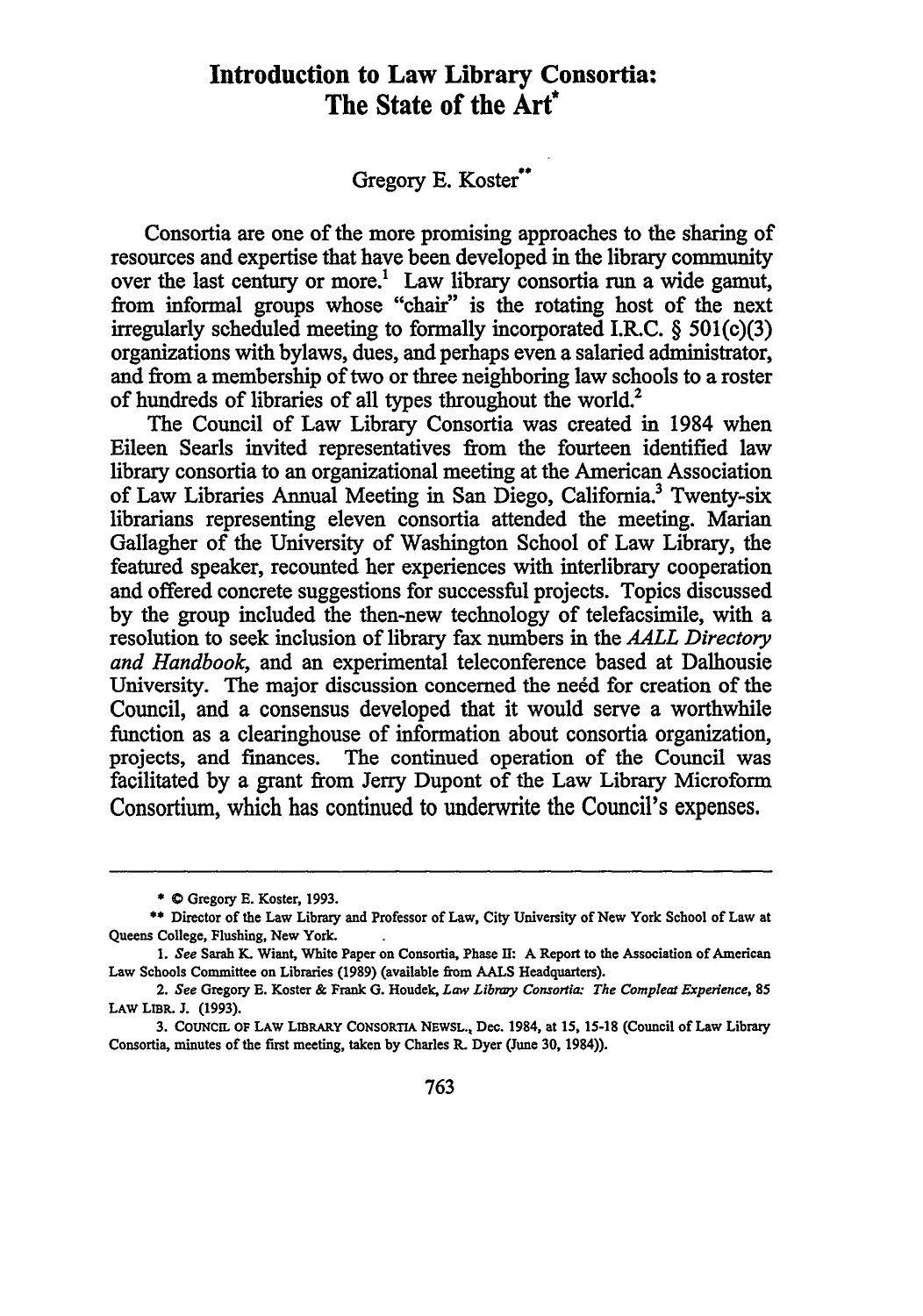The Council of Law Library Consortia has continued to meet at each AALL Annual Meeting since 1984. Eileen Searls served as coordinator from 1984-85 to 1989-90; Frank Houdek was coordinator from 1990-91 to 1991-92; and I assumed the role in 1992-93. The *Council of Law Library Consortia Newsletter,* edited by Professor Searls throughout her term, reported on the status and activities of the member consortia, listed grant opportunities for consortia and other library cooperation projects, and solicited grant proposal dossiers for a clearinghouse maintained by Professor Searls at St. Louis University Law Library. The *Newsletter* was expanded into a *Quarterly Report* under Professor Houdek, and continues as such today.

The Council cosponsored a program on law library consortia at the 1987 AALL Annual Meeting in Chicago. The need to seek a cosponsor, since the Council had no official status within AALL, began a series of discussions that ultimately led to the creation of the new category of AALL "caucus" groups. Under Professor Houdek's leadership, the Council adopted a constitution and bylaws and registered as an official AALL caucus group. The Council was thus able to sponsor on its own the 1992 Annual Meeting program, "Consortia: Ask the Librarian Who Owns One," which led to this symposium article.

The next three parts of this article are revised and edited versions of the presentations at that program. Martha Berglund Crane has been the coordinator of the New England Law Library Consortium for the past four years, and currently has the title Executive Director. She discusses the origin, structure, and major projects of what is probably the most successful law library consortium in "The New England Law Library Consortium Experience."

Judith Meadows, the State Law Librarian of Montana, was a founding member of the Northwest Consortium and was a Board member from 1988 to 1991 and its final President in 1990-91. She examines the reasons for the failure of this far-flung but unfocused regional group in "The Northwest Consortium of Law Libraries Experience."

Sara Ellen Robbins, Law Librarian and Professor of Law at Brooklyn Law School Library, and I constitute two-thirds of the executive committee of a small, tightly focused consortium of three law schools in New York City, which we discuss in "The New York Joint International Law Program Experience."

Richard Amelung, Head of Technical Services and'Professor of Legal Research at St. Louis University Law Library, was involved in the development of a CD-ROM union catalog for the Mid-America Law School Library Consortium. He discussed the technical aspects of the project and its impact on staff and patrons in the program "The Nuts and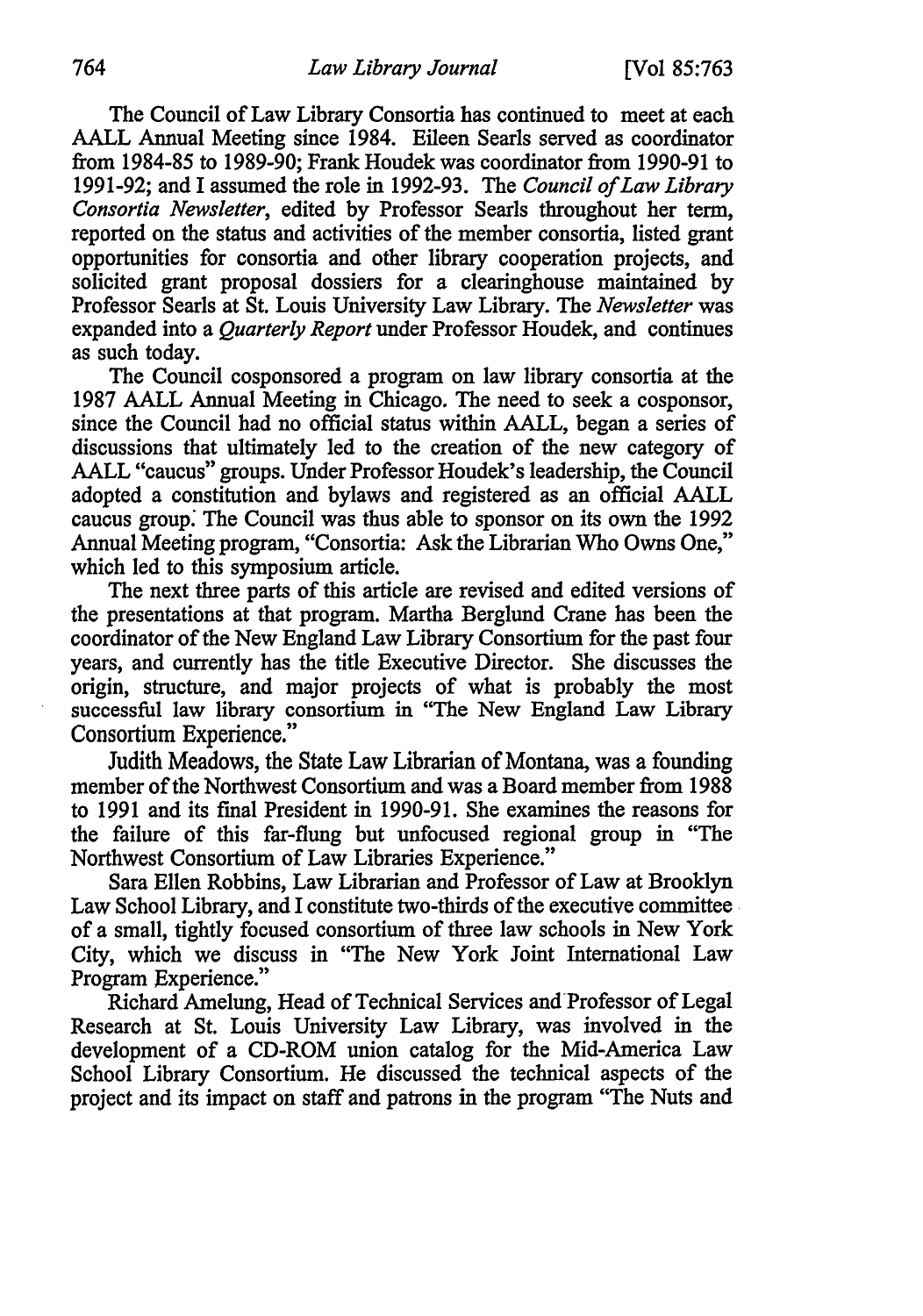Bolts of Developing a CD-ROM-Based Union Catalog" at the 1991 AALL Annual Meeting. His revised version of that presentation follows as "The Mid-America Law School Library Consortium Experience."

Finally, to complete this survey of state-of-the-art law library consortia, Frank G. Houdek, Law Library Director and Professor of Law at Southern Illinois University School of Law, and I present a compilation of information about the status, history, membership, and activities of the sixteen member consortia in "Law Library Consortia: The Compleat Experience."

Surveying the state of the art in law library consortia, I have reached two major conclusions. First, I am impressed and excited by the strength and diversity of the cooperative activities represented in these projects, especially in the four consortia experiences described at length, but also in the mosaic of the sixteen biographies. Second, the true benefits of consortia and cooperation are in improved service and efficiency, not in quick cost savings. Sally Wiant noted this fact of life in 1989,<sup>4</sup> and all our experiences since then have confirmed it. But we have also confirmed her conclusion that cooperative endeavors do provide real benefits, and the record of these varied law library consortia suggests that the state of the art will continue to improve.

**4.** Wiant, *supra* note **1.**